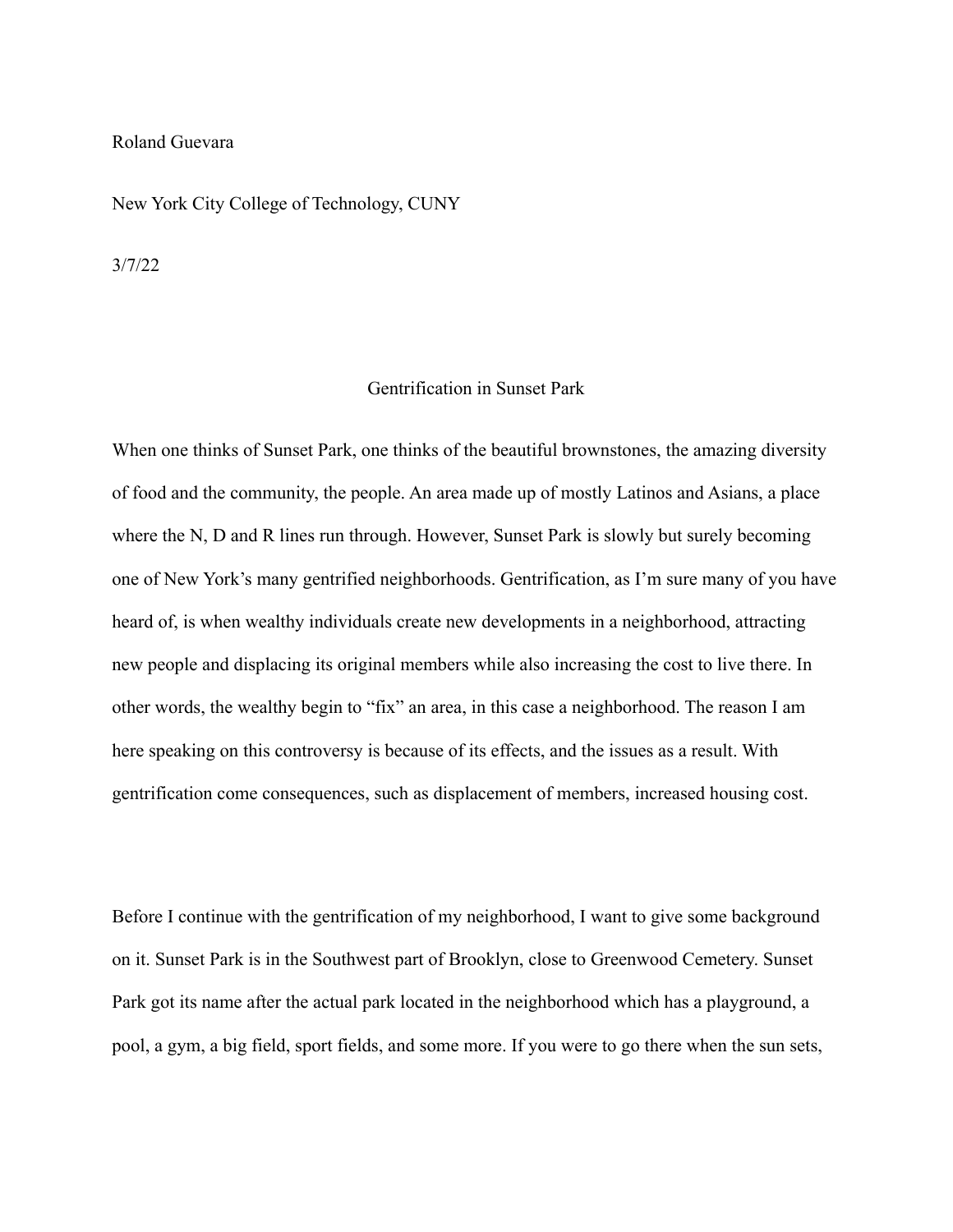you would understand the name. It's a nice view, and if you wait some more, until it's dark out, you see the big towers in Manhattan from there, sitting on the grass.

The few times I have gone to the park, I see kids getting off soccer practice, people playing basketball as well as older men playing volleyball while listening to music, everyone having a good time. The park begins on  $5<sup>th</sup>$  Ave and extends to about  $7<sup>th</sup>$  Ave while also being about 3-4 blocks wide. If you continue past the park on  $5<sup>th</sup>$  Ave, you begin to see what makes Sunset Park Sunset Park. You begin to notice many people speaking Spanish, you see fruit stands, little food stands on the corners, some food trucks, as well as stressful traffic depending on the day. There is a lot of congestion there as a result of the cars that double park on the street. Since the B63 line passes by 5<sup>th</sup> Ave, if it cannot get through, you're waiting behind him for as long as it takes for him to continue which causes a long line behind. There are many stores and restaurants on 5<sup>th</sup> Ave which means there needs to be unloading of goods, but there isn't much room which causes the traffic. When you go down to  $4<sup>th</sup>$  Ave, you see apartments, stores, restaurants. If you go to  $3<sup>rd</sup>$ Ave, you see the Gowanus Expressway above you and you see stores, the biggest one probably being Costco which is always crowded. However, there is also something important and huge on 3<sup>rd</sup> Ave as well, Industry City. Industry City consists of a couple of huge buildings which contain many things ranging from restaurants, stores, offices, shipping centers, etc. In the recent years, Industry City became alive, it was renovated, and it looks amazing. They host events such as small concerts and in the summer they host a live band with a DJ that performs songs in Spanish and people dance and have a good time. These are the good things about Industry City, however it's not all great for some folks living in Sunset Park.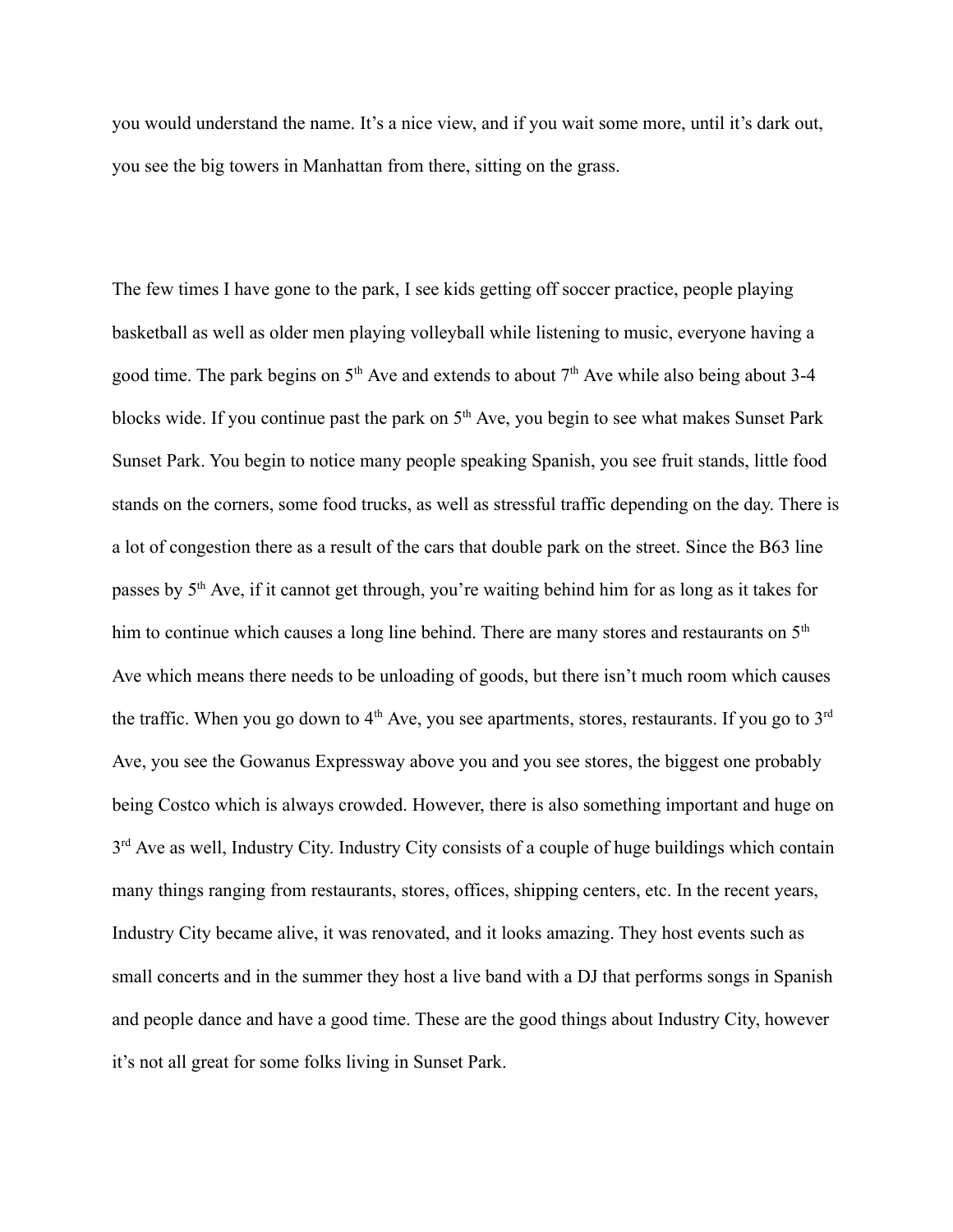With the renovation of Industry City, new businesses formed as a result and now many new people come to the area either as a worker or a customer. The prices of rent increased in the nearby area as a result of Industry city. According to Eduardo Cuevas, "Nearly 32% of residents spend more than half their income on rent in the community district encompassing Sunset Park, slightly higher than Brooklyn and New York City overall…" (Cuevas, 2021). Many folks here already spend plenty of their salaries on the rent, so gentrification only adds more stress to their already stressful lives. To add insult to injury, Covid is making it worse as rent is going to be increasing now that things are normal again and even more people are coming. Now that this area has become a small place that new people flock to, developers of course want to make new properties, for those people to live close to it. The increase in rent may be good for residents who own homes though, as they could increase the rent they charge their tenants. However the attention and people that new projects bring to Sunset Park is taking away what makes this area great. Sometimes when I'm nearby, I see many people leaving Industry city, walking up to 4th Ave and walking into the 36 Street Subway Station. Ultimately, these new buildings aren't for the people who already live in Sunset, let's be real. It's for the ones who are wealthy who want to move in. Since this recent boom of Industry, I have seen the wealth difference with my own eyes. As a result, it is not uncommon for me to see the occasional Bentley, brand new Mercedes along with brand new BMWs, porches, etc on my block. You wouldn't see things like this two years ago, things are changing fast in my neighborhood.

However not every new building is necessarily bad, in Sunset, there is a new project underway, a new building replacing a Dunkin Donuts right by the 25th Street Station. Though most of it is going to be normal apartments, some of them are going to be for the community, i.e. affordable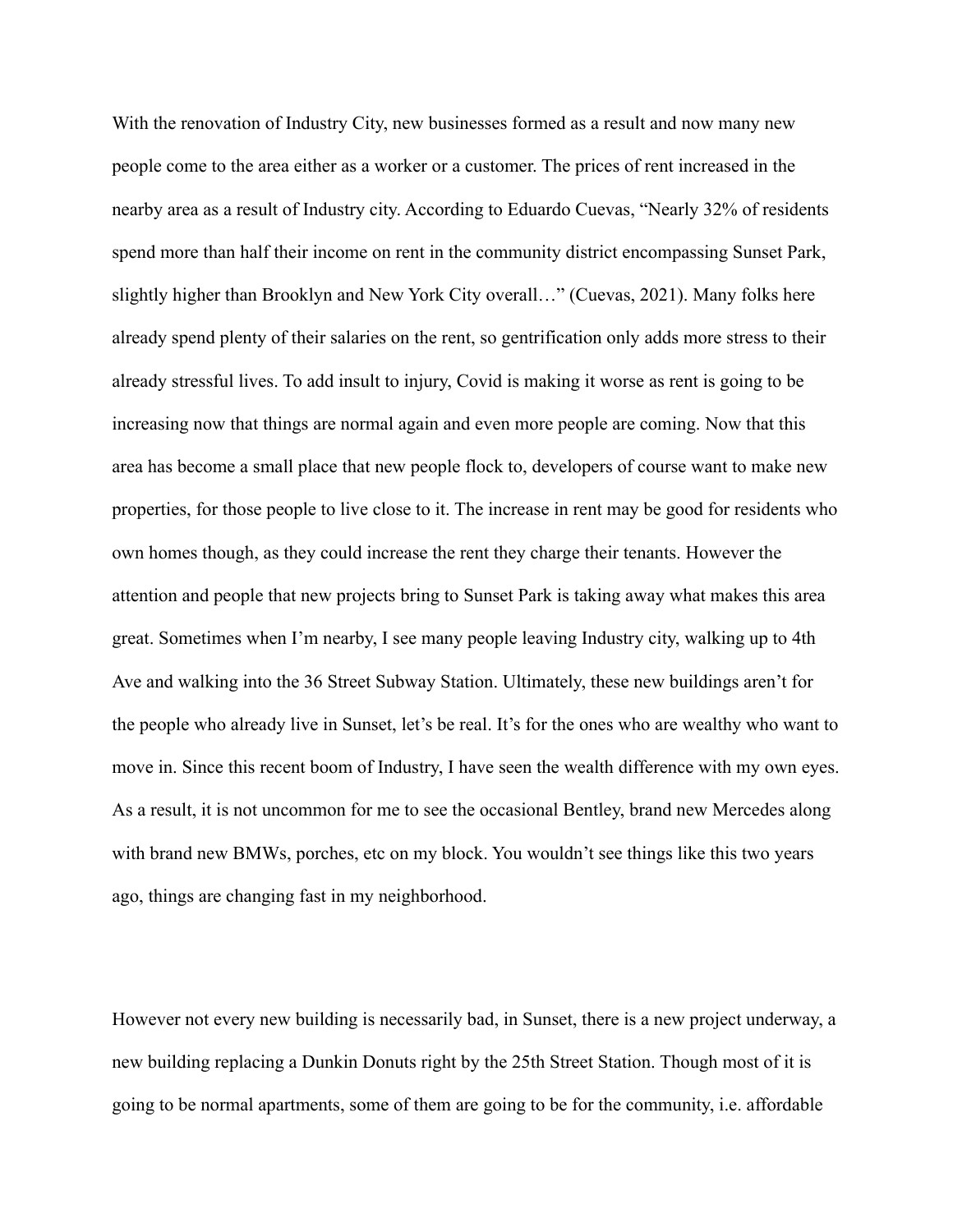housing and will not be expensive (Richling, 2021). The idea here is for residents who live here, who cannot afford housing, to move in. Even though at the end of the day it may do more harm and good, it's a step in the right direction for our community here. I asked a member of my community what they think a solution to the gentrification in Sunset Park can be, they responded with, "a potential solution would be to incorporate the Sunset Park community in these new projects. For example, during the creation/development of Industry City, many Sunset Park residents worked and formed part of the staff. This gave the people job opportunities." I agree with her reply as she makes a good point and idea. She suggests that these new developments include or have the residents in mind when creating them. This will allow for the community to be involved, which means it won't just be for the new folks coming to the neighborhood. Overall, we as a community need to stick together and have to get involved in these new projects, we cannot let them build projects in our neighborhood while ignoring it's current residents.